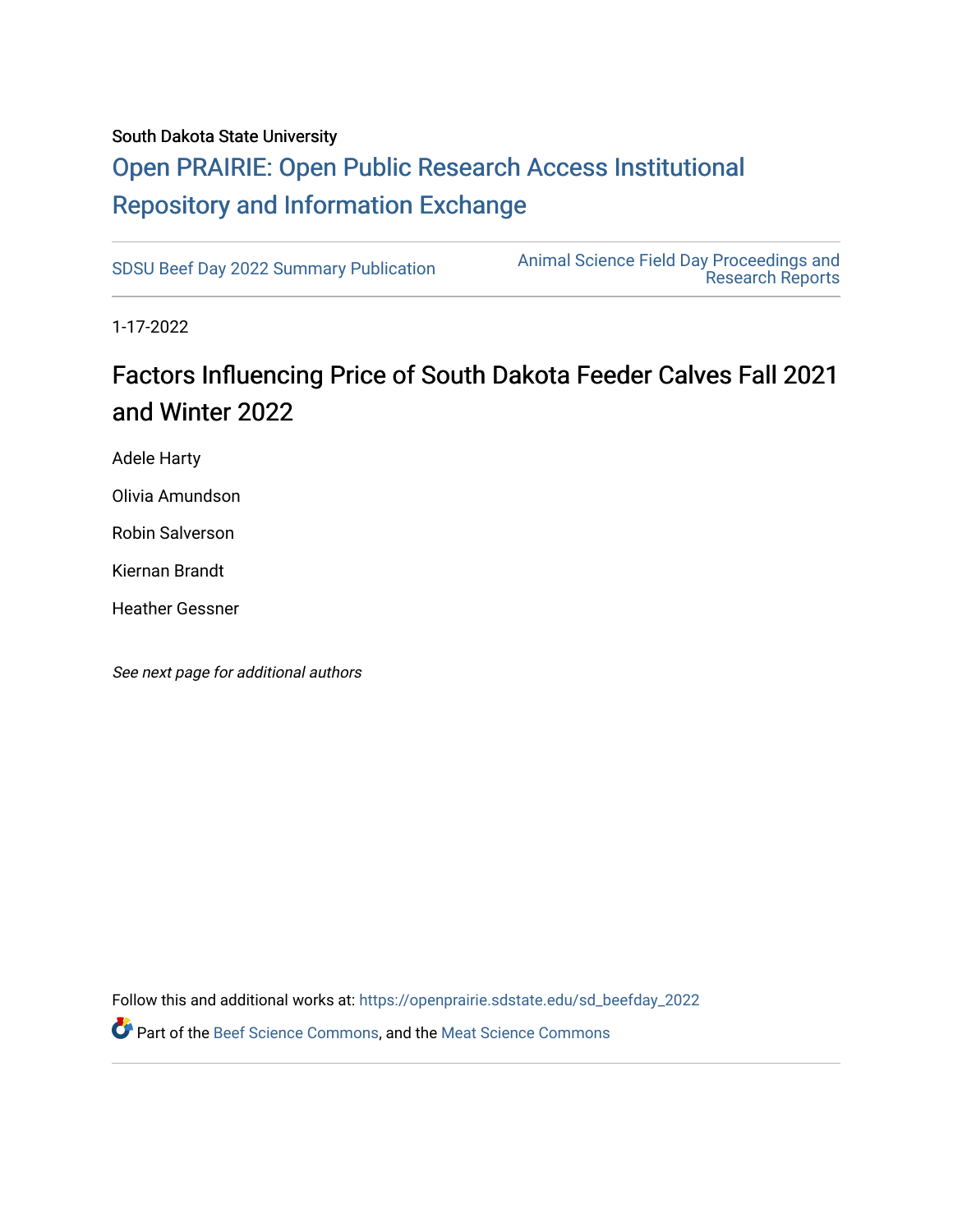## Authors

Adele Harty, Olivia Amundson, Robin Salverson, Kiernan Brandt, Heather Gessner, Julie Walker, and Hossein Moradi Rekabdarkolaee